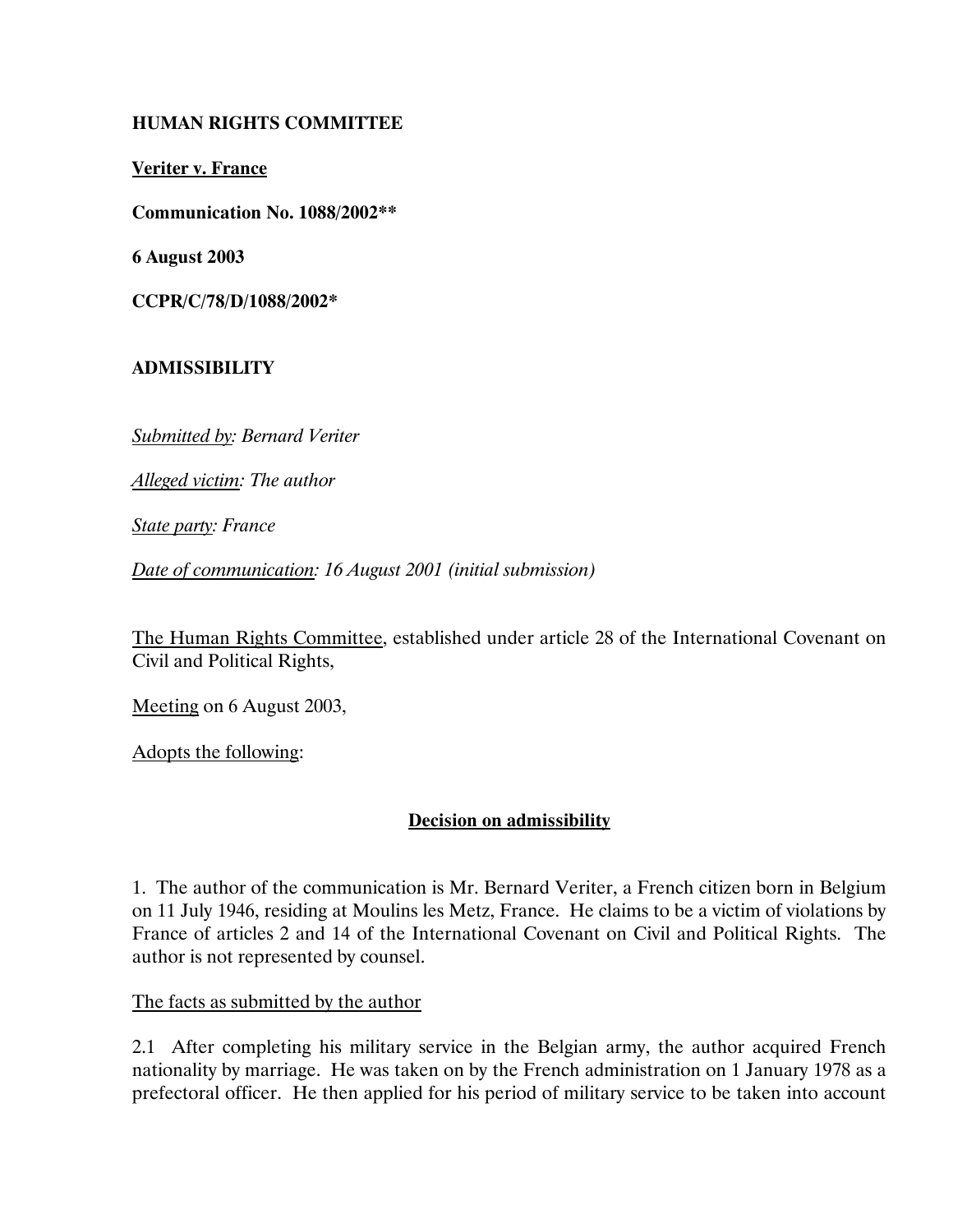when his entitlement to promotion on grounds of seniority and his pension rights were determined (on 24 November 1982 he requested a ruling from the Ministry of the Public Service; on 11 July 1988 he lodged a request with the Ministry of the Interior).

2.2 On 18 November 1988 and 20 July 1989, the author applied to the Strasbourg administrative court for the annulment of the decision by which the Minister of the Interior had implicitly rejected his request by failing to reply to his letter of 11 July 1988. In a ruling dated 5 September 1991, the court rejected these requests, noting inter alia that the Community regulations (1) invoked by the author related only to nationals of one State who were working in another, and that this did not apply to Mr. B. Veriter, a French citizen working in France. The author appealed against this ruling. By decision of 15 June 1994, the Council of State declared the appeal inadmissible (2).

2.3 Following this ruling, the author lodged a complaint with the Commission of the European Communities. The Commission pointed out to the French Government that its refusal to validate past service was contrary to article 48, paragraph 4, of the EEC treaty relating to equal treatment between workers in different member States, as interpreted by the Court of Justice of the European Communities (case 15/69 UGLIOLA). The French Government then conceded that the rules in force, and specifically article L.63 of the National Service Code, needed to be amended.

2.4 This amendment stemmed from Act No. 96-1043 of 16 December 1996, on employment in the public service and various organizational measures. The new article 5 ter of Act No. 83-634 of 13 July 1983, on the rights and obligations of public officials, now provides, in relation to periods of military service performed in another member State, that "such time shall be taken into account in calculating the seniority required for promotion in the public service for the State, local government and the hospital service".

2.5 On 15 January 1997, the author lodged a new request for the period of his national service to be taken into account. Yet on 29 May 1997 the prefect of Moselle department conveyed to him the negative decision taken by the Minister of the Interior on 20 May 1997, on the grounds that the new legislation had not been in force at the time of his recruitment.

2.6 On 11 July 1997, the author once again applied to the Strasbourg administrative court for the annulment of this decision.

2.7 During the course of the proceedings, the Minister of the Interior reversed his decision and agreed to take the author's military service into account in considering his promotion. By ministerial order of 16 March 2001, the author's 13 months of military service were recognized for purposes of seniority when he was promoted to the sixth grade of principal prefectoral officers.

2.8 On 6 July 2001, the Strasbourg administrative court ruled that the failure to take the author's national service into account on the sole grounds that it had been performed in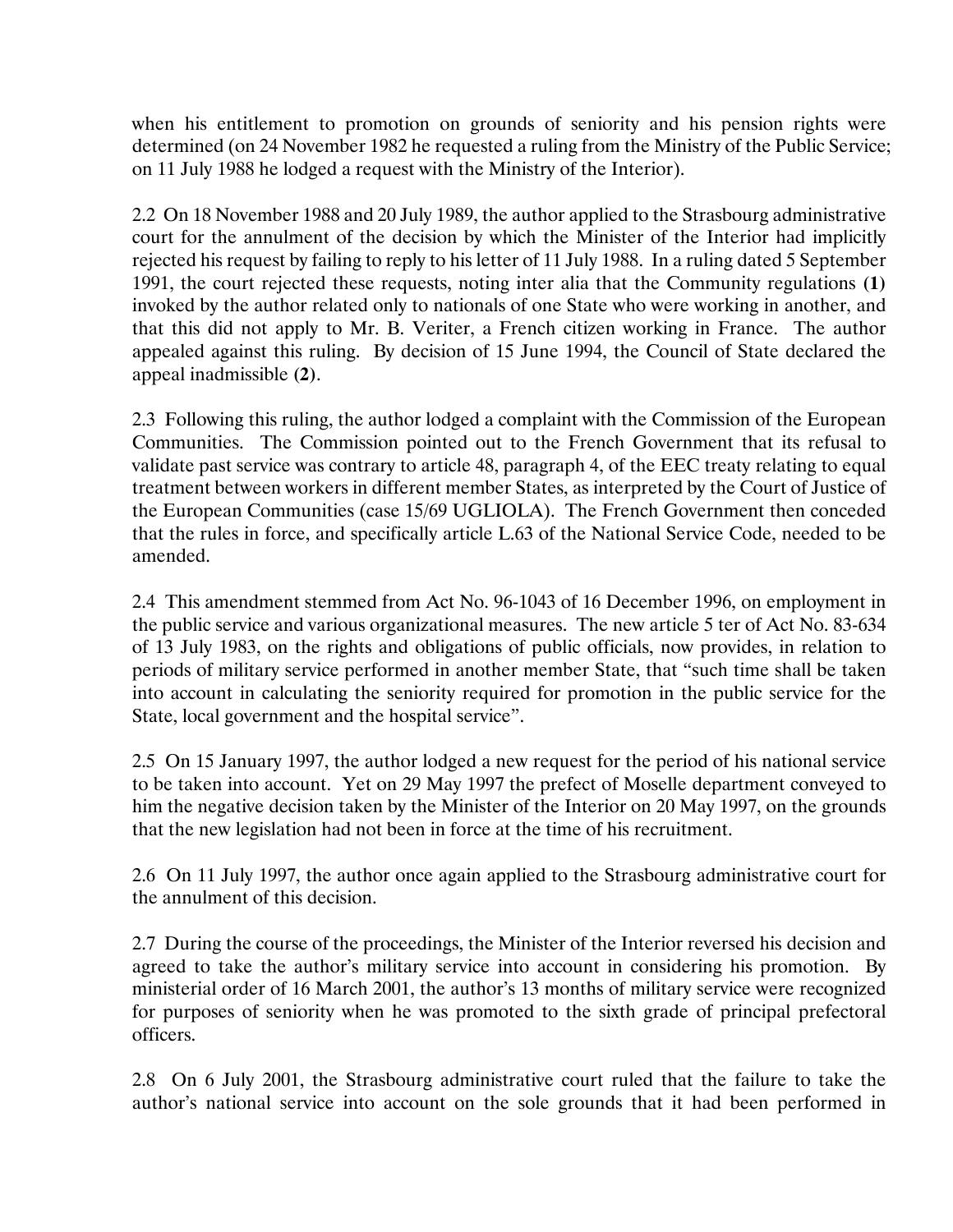Belgium constituted discrimination in breach of article 48 of the Treaty establishing the European Community and (EEC) regulation No. 1612/68 of 15 October 1968, which were both already in force when the complainant entered the French public service and were directly applicable by France. The court annulled the contested decision of 20 May 1997 as well as the order of 16 March 2001 insofar as it took into account the period of national service performed by the author only for the purposes of the next promotion exercise and not from the beginning of his career as a public official. The court called on the Minister of the Interior to upgrade the author's career file in accordance with the conditions thus defined. The complaint

3.1 The author claims to have been the victim of discrimination based on nationality, covered by article 2 of the Covenant.

3.2 The author also complains of improper administration of justice in the present case, insofar as the Strasbourg administrative court reversed its ruling of 5 September 1991 in its order of 6 July 2001. The author calls for the enforcement of this order, though he does not consider the order to constitute redress for the discrimination he suffered over a period of 22 years.

3.3 The author states that he has exhausted domestic remedies, and that the matter has not been submitted under any other procedure of international investigation or settlement.

### State party's observations on admissibility

4.1 In its observations submitted on 13 November 2002, the State party challenges the admissibility of the communication.

4.2 Firstly, it holds that the author can no longer claim to be a victim of a violation of article 2 of the Covenant.

4.3 The State party points out that the Committee, like the European Court of Human Rights, requires that the complainant must make a personal and effective claim to be the victim of a violation of one of the rights set out in the Covenant, and must have a personal interest in making such a claim. Invoking the case law of the European Court, the State party contends that the status of victim must be reviewed at all stages of the proceedings. Hence the complainant may lose this status during the proceedings, for example following adequate domestic redress of the consequences of the alleged violation. The Court considered that "a measure by a public authority … deprives such a person of his status as a victim only when the national authorities have acknowledged, either expressly or in substance, and then afforded redress for, such breach (CEDH, Nsona judgement, 28 November 1996). In this way, the quashing by a domestic court of a disciplinary measure against a teacher removes the status of victim from the teacher once the sanction is considered never to have existed, and once it retrospectively ceases to have any effect (CEDH, Akkoc v. Turkey judgement, 10 October 2000).

4.4 In the present case, in the view of the State party, it must be acknowledged that the author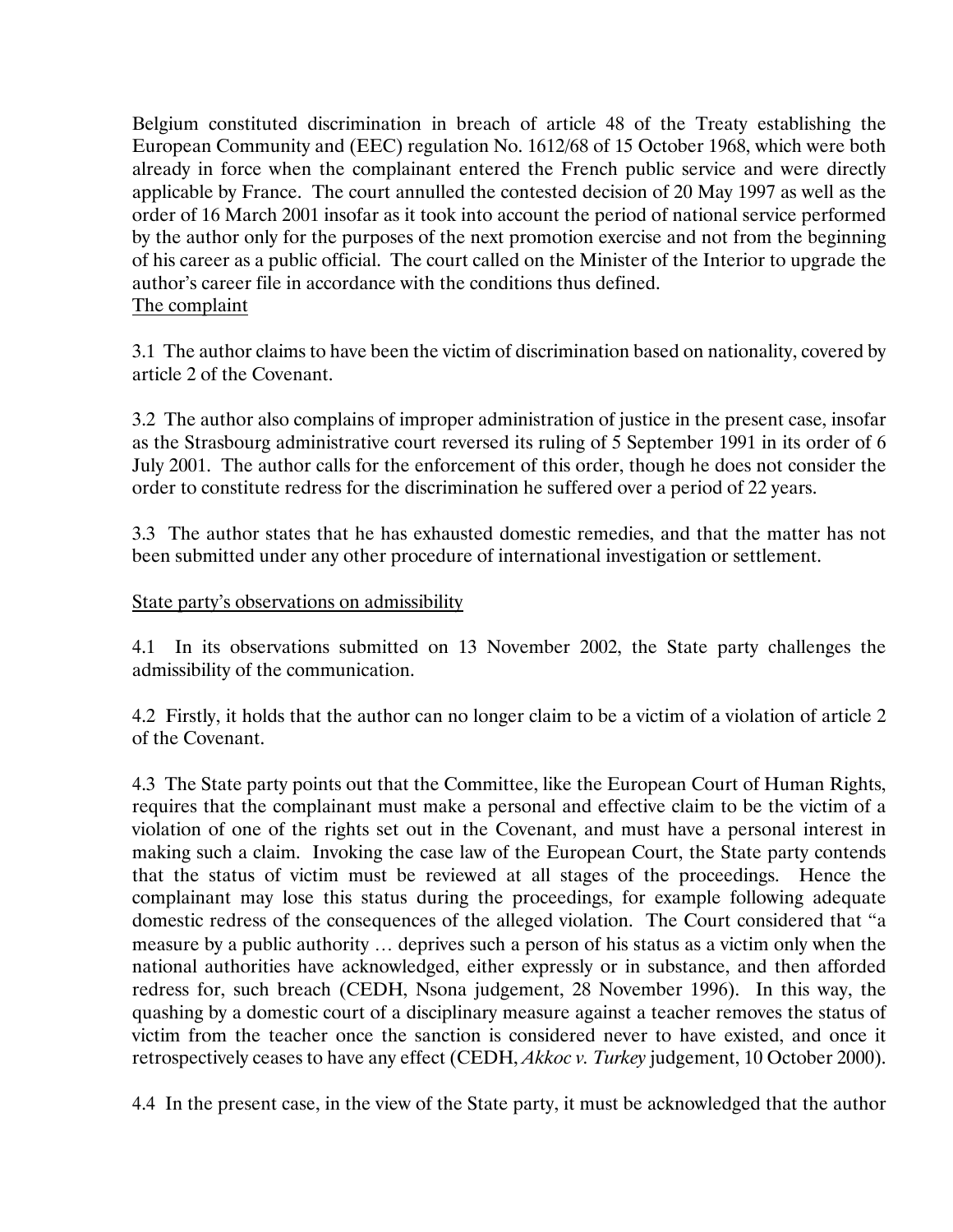brought his case to the Committee a few days after being notified of the ruling of 6 July 2001, without giving the appropriate departments in the Ministry of the Interior an effective opportunity to take the enforcement measures called for in the ruling. The State party explains that, by order of the Minister of the Interior dated 19 October 2001 - only two months after the ruling had been communicated - the author's file had been upgraded as instructed by the court. In addition, the sum which the State had been ordered to pay in respect of procedural costs had been paid. The State party therefore considers that the author is no longer a victim of a violation of article 2 of the Covenant, and that the communication is therefore inadmissible under article 2 of the Protocol.

4.5 Secondly, in the view of the State party, the author is endeavouring to establish that the above admissibility criterion has been met by maintaining that, notwithstanding the court ruling of 6 July 2001, no redress had been made for the discrimination suffered for 22 years. In the view of the State party, if it were to be assumed that, despite the decision to upgrade the author's file, the author had not obtained redress for the entirety of the injury suffered, then it would have to be concluded that the communication did not satisfy the requirement that all domestic remedies must have been exhausted. This is a classic condition of admissibility (3) which "refers in the first place to judicial remedies" (4), in other words, remedies which are available, are capable of providing relief in respect of the complainant's claims (5), and "must offer a reasonable prospect of success"(6).

4.6 The State party contends that, in the present case, it is all the more obvious that domestic remedies have not been exhausted as the author has recently applied once again to the Strasbourg administrative court for compensation for the injury suffered. On the very day when the author lodged his complaint with the Committee - 16 August 2001 - he submitted to the Minister of the Interior a demand for the payment of 2,500 French francs, apparently as compensation for the suffering caused by the illegal refusals of his requests. As no express reply had been given to this request, as early as 27 November 2001 the author lodged a further application with the Strasbourg administrative court requesting it to order the French authorities to pay him the above-mentioned sum, plus 400 French francs as costs. The court is not yet ready to rule on this application, but according to the State party it has reasonable prospects of success, since in domestic law, fault always attaches to an unlawful administrative decision, for which the administration may therefore incur liability (Council of State, 26 January 1973, Driancourt Rec., p. 77). Yet since the domestic courts have not yet been able to rule on this application, it is clear that domestic remedies have not been exhausted. In any event, in the opinion of the State party, if the author persists in his view that the administration has not fully taken on board the 6 July 2001 ruling and has not correctly upgraded his file, it is for him to apply once again to the Strasbourg administrative court for annulment of the above-mentioned order of 19 October 2001. Yet, as far as the State party is aware, the author has not done so. Hence the communication is inadmissible under articles 2 and 5, paragraph 2 (b), of the Protocol.

4.7 Thirdly, in the view of the State party, the allegation of improper administration of justice on the grounds that, on the same matter, the Strasbourg administrative court rejected the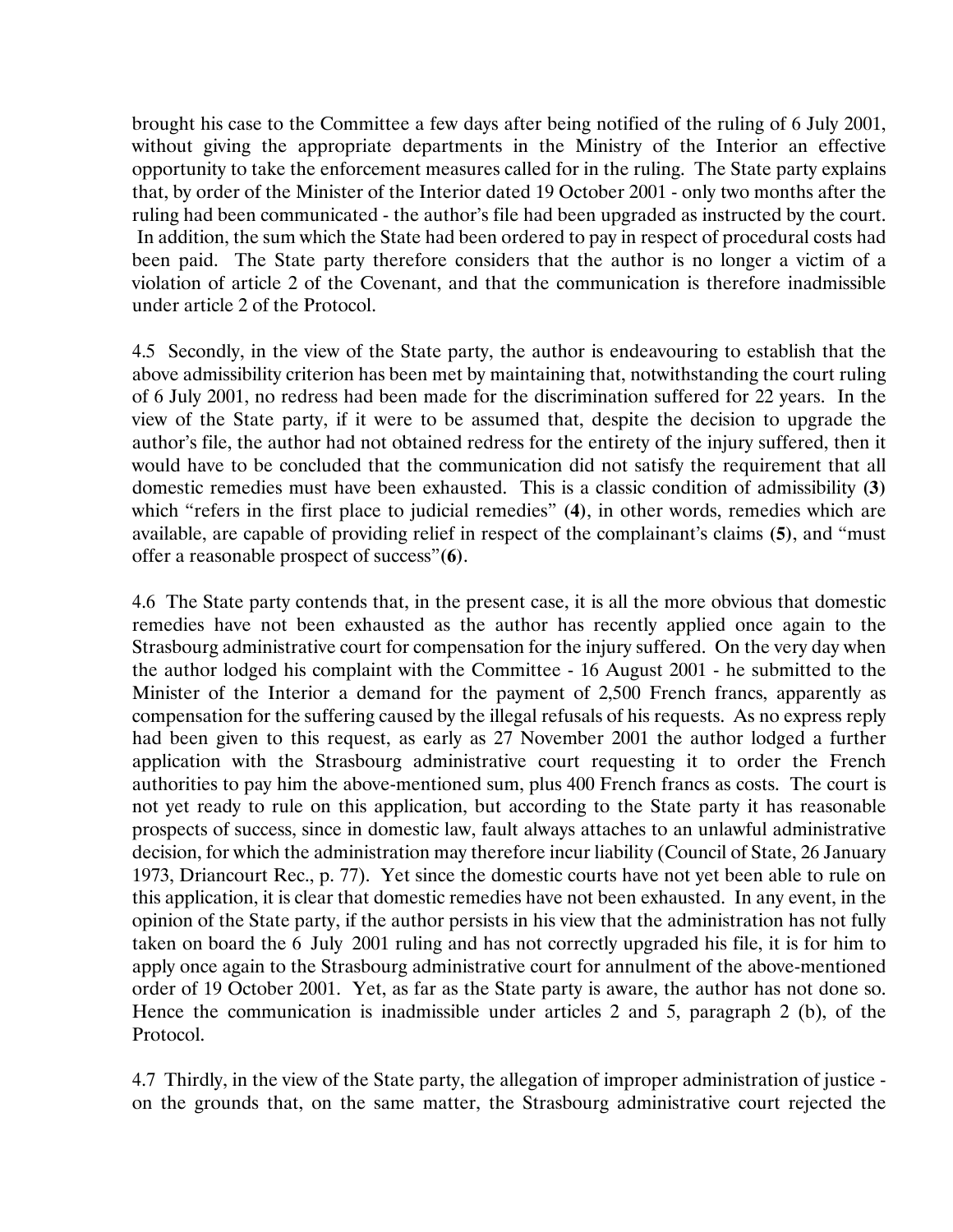author's application, but ruled in his favour 10 years later on the basis of the same European Community instruments - is incompatible with article 14 of the Covenant. This article establishes no right to an absence of errors of law on the part of a judge.

## Author's comments on the State party's observations concerning admissibility

5.1 In his comments made on 10 December 2002, the author states that he retains the status of a victim insofar as the upgrading of his file takes no account of compensation for the cumulative falling behind over a period of 20 years, and does not redress the injury resulting from such lengthy discrimination. He also states that a reasonable period of time would already appear to have been exceeded since his first appeal against discrimination, and that he should not be required to wait further.

5.2 In relation to the allegation of a violation of article 14 of the Covenant, the author challenges the impartiality of the Council of State in declaring his application inadmissible, in view of the fact that neither of the parties had raised that issue, and that the application had twice been declared admissible by the administrative court. Lastly, in the view of the author, it is very difficult to challenge an administrative court or the Council of State in the absence of gross negligence.

# Issues and proceedings before the Committee concerning admissibility

6.1 Before considering any claim contained in a communication, the Human Rights Committee must, in accordance with rule 87 of its rules of procedure, decide whether or not it is admissible under the Optional Protocol to the Covenant.

6.2 The Committee has ascertained, as required under article 5, paragraph 2 (a), of the Optional Protocol, that the same matter is not being examined under another procedure of international investigation or settlement.

6.3 In relation to the allegation of a violation of article 2 of the Covenant, the Committee takes note of the arguments invoked by the State party to the effect that the author has lost his status as a victim insofar as the Strasbourg administrative court's ruling of 6 July 2001 was enforced by the Minister of the Interior's order dated 19 October 2001, which both upgraded the author's file by validating his national service and paid his procedural costs. The Committee has also noted the author's argument challenging the State party's conclusion on the grounds that the discrimination had not been redressed. The Committee considers that the allegation of discrimination and the issue of redress constitute two distinct elements of the complaint. The Committee notes, first, that the complaint of discrimination was resolved by the ruling of 6 July 2001, whose enforcement was sought by the author, and that the State embarked thereon by means of the order of 19 October 2001. Moreover, any challenge to this order on the part of the author would involve an appeal to the Strasbourg administrative court. Secondly, the Committee notes that compensation for the discrimination is the subject of an appeal lodged in the Strasbourg administrative court by the author on 27 November 2001, in respect of which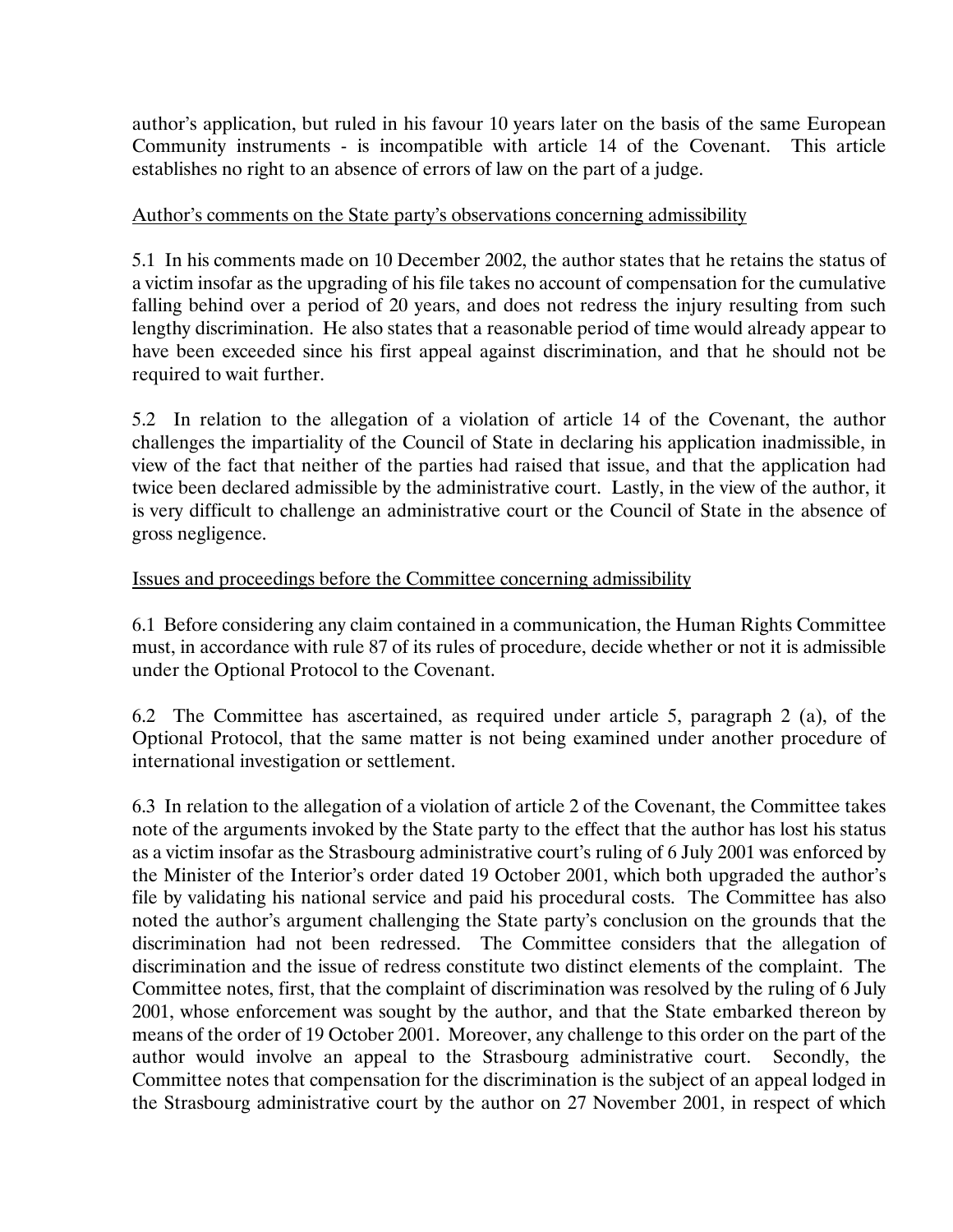proceedings are continuing. Lastly, the Committee considers that the author has not exhausted domestic remedies for the purpose of establishing the admissibility of the allegation of a violation of article 2 of the Covenant. This is without prejudice to the question whether article 2 is capable on its own of being violated independently of another provision of the Covenant or whether the complaint should have been made under article 26 rather than article 2.

6.4 Concerning the alleged violation of article 14 of the Covenant, the Committee has taken note of the arguments of the State party asserting that the elements of the complaint are incompatible *ratione materiae* with the provisions of the Covenant. The Committee has also noted the author's argument relating to improper administration of justice on the part of the administrative court and the Council of State, as well as the difficulty of appealing against their decisions. The Committee refers to its case law, under which it is generally a matter for domestic courts to examine the events and the evidence in a particular case, unless it is clear that their assessment was arbitrary or that it amounts to a denial of justice. The Committee considers that the author has not provided sufficient substantiation for his complaint of improper administration of justice. The Committee also considers that, notwithstanding any doubts the author may have had as to the effectiveness of the remedies, it was incumbent on him to seek all available remedies. Lastly, this part of the communication is inadmissible under article 2 and article 5, paragraph 2 (b), of the Optional Protocol.

7. The Committee therefore decides:

(a) That the communication is inadmissible under article 2 and article 5, paragraph 2 (b), of the Optional Protocol;

(b)That this decision shall be communicated to the State party and to the author.

[Adopted in English, French and Spanish, the French text being the original version. Subsequently to be issued also in Arabic, Chinese and Russian as part of the Committee's annual report to the General Assembly.]

\* Made public by decision of the Human Rights Committee.

\*\* The following members of the Committee participated in the examination of the present communication: Mr. Alfredo Castillero Hoyos, Mr. Franco Depasquale, Mr. Maurice Glèlè Ahanhanzo, Mr. Walter Kälin, Mr. Ahmed Tawfik Khalil, Mr. Rajsoomer Lallah, Mr. Rafael Rivas Posada, Sir Nigel Rodley, Mr. Martin Scheinin, Mr. Hipólito Solari Yrigoyen, Ms. Ruth Wedgwood and Mr. Roman Wieruszewski.

# Notes

1. European Union rules.